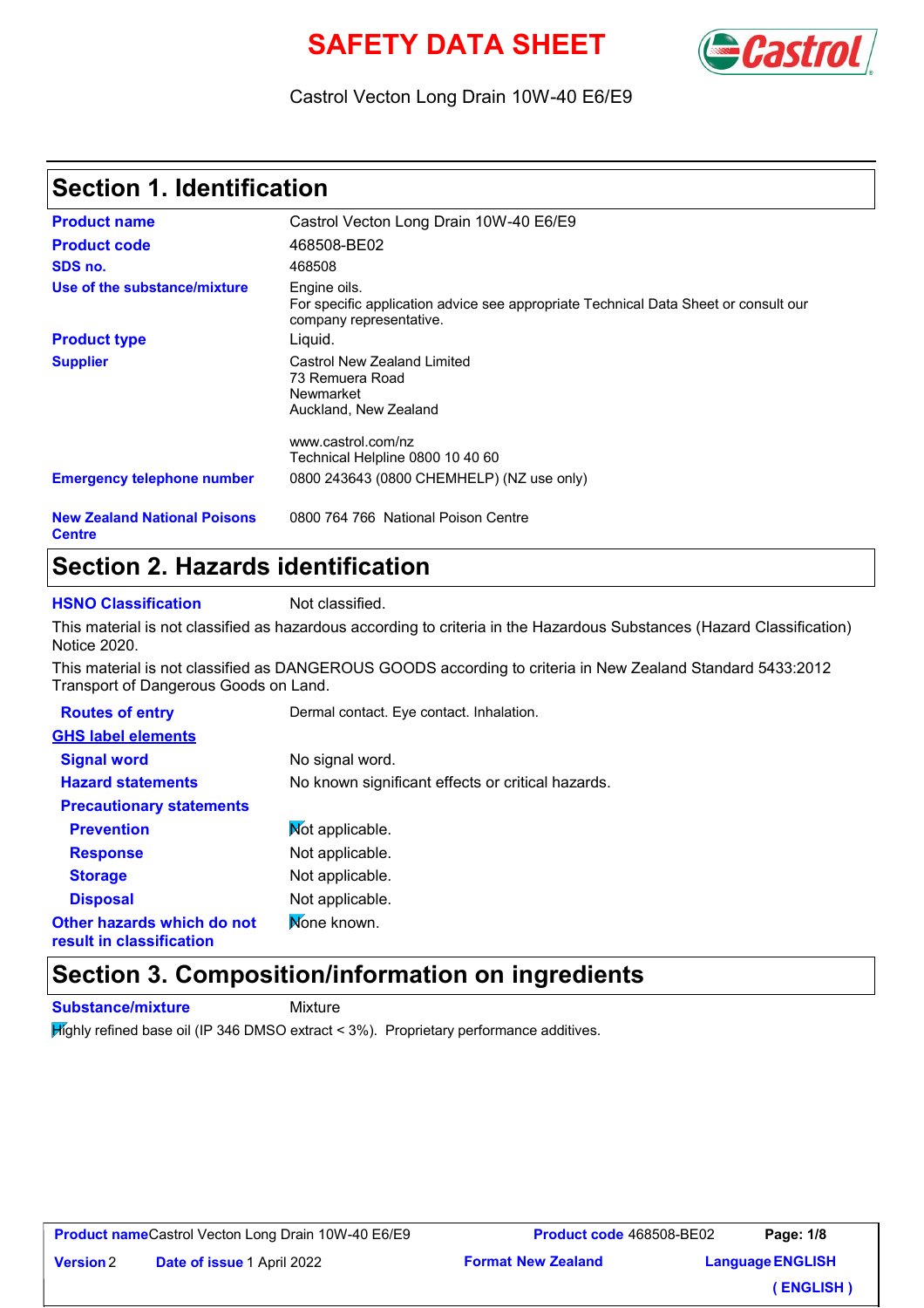## **Section 3. Composition/information on ingredients**

| $\frac{9}{6}$ | <b>CAS number</b> |
|---------------|-------------------|
| $20 - 50$     | 64742-54-7        |
| $20 - 50$     | 72623-87-1        |
| $1 - 5$       | 64742-65-0        |
| $1 - 5$       | 64742-55-8        |
| $1 - 5$       | 125643-61-0       |
|               |                   |
| $0.1 - 1$     | 68551-12-2        |
| $0 - 0.1$     | 74499-35-7 /      |
|               | 121158-58-5       |
|               |                   |

**There are no additional ingredients present which, within the current knowledge of the supplier and in the concentrations applicable, are classified as hazardous to health or the environment and hence require reporting in this section.**

**Occupational exposure limits, if available, are listed in Section 8.**

#### **Section 4. First aid measures**

| <b>Description of necessary first aid measures</b> |                                                                                                                                                                                                                                                             |  |  |  |  |
|----------------------------------------------------|-------------------------------------------------------------------------------------------------------------------------------------------------------------------------------------------------------------------------------------------------------------|--|--|--|--|
| <b>Inhalation</b>                                  | K'inhaled, remove to fresh air. In case of inhalation of decomposition products in a<br>fire, symptoms may be delayed. The exposed person may need to be kept under<br>medical surveillance for 48 hours. Get medical attention if symptoms occur.          |  |  |  |  |
| <b>Ingestion</b>                                   | Do not induce vomiting unless directed to do so by medical personnel. Get medical<br>attention if symptoms occur.                                                                                                                                           |  |  |  |  |
| <b>Skin contact</b>                                | Wash skin thoroughly with soap and water or use recognised skin cleanser.<br>Remove contaminated clothing and shoes. Wash clothing before reuse. Clean<br>shoes thoroughly before reuse. Get medical attention if symptoms occur.                           |  |  |  |  |
| <b>Eye contact</b>                                 | In case of contact, immediately flush eyes with plenty of water for at least 15<br>minutes. Eyelids should be held away from the eyeball to ensure thorough rinsing.<br>Check for and remove any contact lenses. Get medical attention.                     |  |  |  |  |
|                                                    | Indication of immediate medical attention and special treatment needed, if necessary                                                                                                                                                                        |  |  |  |  |
| <b>Notes to physician</b>                          | Treatment should in general be symptomatic and directed to relieving any effects.<br>In case of inhalation of decomposition products in a fire, symptoms may be delayed.<br>The exposed person may need to be kept under medical surveillance for 48 hours. |  |  |  |  |
| <b>Protection of first-aiders</b>                  | No action shall be taken involving any personal risk or without suitable training.                                                                                                                                                                          |  |  |  |  |

## **Section 5. Firefighting measures**

| <b>Extinguishing media</b>                               |                                                                                                                                                                                                   |
|----------------------------------------------------------|---------------------------------------------------------------------------------------------------------------------------------------------------------------------------------------------------|
| <b>Suitable</b>                                          | In case of fire, use foam, dry chemical or carbon dioxide extinguisher or spray.                                                                                                                  |
| <b>Not suitable</b>                                      | Do not use water jet.                                                                                                                                                                             |
| <b>Specific hazards arising</b><br>from the chemical     | In a fire or if heated, a pressure increase will occur and the container may burst.                                                                                                               |
| <b>Hazardous combustion</b><br>products                  | Combustion products may include the following:<br>carbon oxides (CO, CO <sub>2</sub> ) (carbon monoxide, carbon dioxide)<br>nitrogen oxides (NO, NO <sub>2</sub> etc.)                            |
| <b>Hazchem code</b>                                      | Not available.                                                                                                                                                                                    |
| <b>Special precautions for fire-</b><br><b>fighters</b>  | No action shall be taken involving any personal risk or without suitable training.<br>Promptly isolate the scene by removing all persons from the vicinity of the incident if<br>there is a fire. |
| <b>Special protective</b><br>equipment for fire-fighters | <b>Fire-fighters should wear positive pressure self-contained breathing apparatus</b><br>(SCBA) and full turnout gear.                                                                            |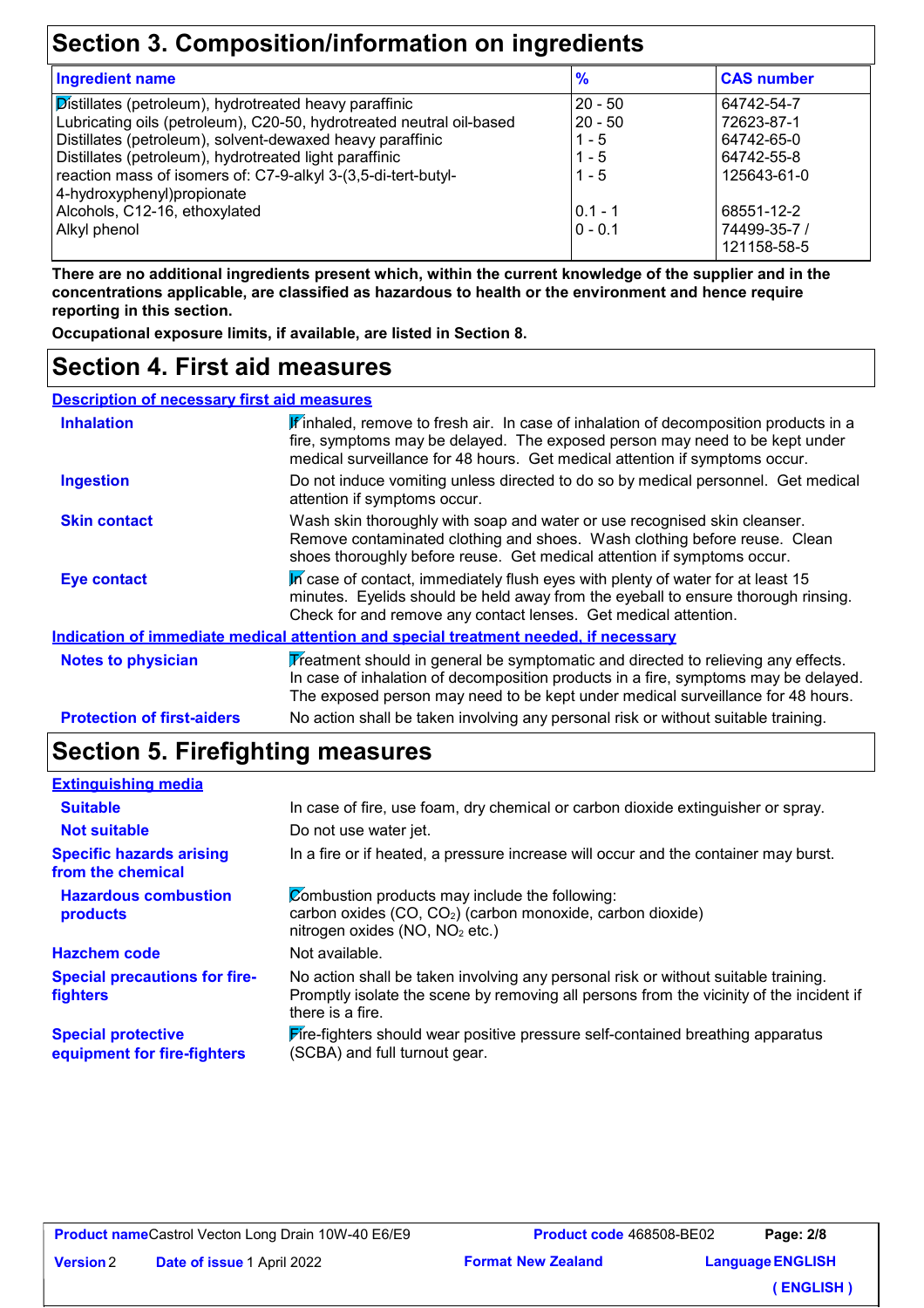# **Section 6. Accidental release measures**

|                                                      | <b>Personal precautions, protective equipment and emergency procedures</b>                                                                                                                                                                                                                                                                                                                         |  |  |  |
|------------------------------------------------------|----------------------------------------------------------------------------------------------------------------------------------------------------------------------------------------------------------------------------------------------------------------------------------------------------------------------------------------------------------------------------------------------------|--|--|--|
| For non-emergency<br>personnel                       | If specialised clothing is required to deal with the spillage, take note of any<br>information in Section 8 on suitable and unsuitable materials. See also the<br>information in "For non-emergency personnel".                                                                                                                                                                                    |  |  |  |
| For emergency responders                             | Entry into a confined space or poorly ventilated area contaminated with vapour, mist<br>or fume is extremely hazardous without the correct respiratory protective equipment<br>and a safe system of work. Wear self-contained breathing apparatus. Wear a<br>suitable chemical protective suit. Chemical resistant boots. See also the<br>information in "For non-emergency personnel".            |  |  |  |
| <b>Environmental precautions</b>                     | Avoid dispersal of spilt material and runoff and contact with soil, waterways, drains<br>and sewers. Inform the relevant authorities if the product has caused environmental<br>pollution (sewers, waterways, soil or air).                                                                                                                                                                        |  |  |  |
| Methods and material for containment and cleaning up |                                                                                                                                                                                                                                                                                                                                                                                                    |  |  |  |
| <b>Small spill</b>                                   | Stop leak if without risk. Move containers from spill area. Absorb with an inert<br>material and place in an appropriate waste disposal container. Dispose of via a<br>licensed waste disposal contractor.                                                                                                                                                                                         |  |  |  |
| <b>Large spill</b>                                   | Stop leak if without risk. Move containers from spill area. Prevent entry into sewers,<br>water courses, basements or confined areas. Contain and collect spillage with non-<br>combustible, absorbent material e.g. sand, earth, vermiculite or diatomaceous earth<br>and place in container for disposal according to local regulations. Dispose of via a<br>licensed waste disposal contractor. |  |  |  |

| <b>Precautions for safe</b><br>handling                                   | <b>Put on appropriate personal protective equipment (see Section 8).</b>                                                                                                                                                                                                                                                                                                                                                                                                                                                                                                                       |
|---------------------------------------------------------------------------|------------------------------------------------------------------------------------------------------------------------------------------------------------------------------------------------------------------------------------------------------------------------------------------------------------------------------------------------------------------------------------------------------------------------------------------------------------------------------------------------------------------------------------------------------------------------------------------------|
| <b>Conditions for safe storage,</b><br>including any<br>incompatibilities | Store in accordance with local regulations. Store in original container protected<br>from direct sunlight in a dry, cool and well-ventilated area, away from incompatible<br>materials (see Section 10) and food and drink. Keep container tightly closed and<br>sealed until ready for use. Store and use only in equipment/containers designed for<br>use with this product. Containers that have been opened must be carefully resealed<br>and kept upright to prevent leakage. Do not store in unlabelled containers. Use<br>appropriate containment to avoid environmental contamination. |

**Not suitable Not suitable** Prolonged exposure to elevated temperature

#### **Section 8. Exposure controls/personal protection**

#### **Control parameters**

#### **Occupational exposure limits**

| <b>Ingredient name</b>                                               | <b>Exposure limits</b>                                                                                                                                                                         |
|----------------------------------------------------------------------|------------------------------------------------------------------------------------------------------------------------------------------------------------------------------------------------|
| Distillates (petroleum), hydrotreated heavy paraffinic               | NZ HSWA 2015 (New Zealand).<br>WES-TWA: 5 mg/m <sup>3</sup> 8 hours. Issued/<br>Revised: 6/2016 Form: Mist<br>WES-STEL: 10 mg/m <sup>3</sup> 15 minutes. Issued/<br>Revised: 9/2010 Form: Mist |
| Lubricating oils (petroleum), C20-50, hydrotreated neutral oil-based | NZ HSWA 2015 (New Zealand).<br>WES-TWA: 5 mg/m <sup>3</sup> 8 hours. Issued/<br>Revised: 6/2016 Form: Mist<br>WES-STEL: 10 mg/m <sup>3</sup> 15 minutes. Issued/<br>Revised: 9/2010 Form: Mist |
| Distillates (petroleum), solvent-dewaxed heavy paraffinic            | NZ HSWA 2015 (New Zealand).<br>WES-TWA: 5 mg/m <sup>3</sup> 8 hours. Issued/<br>Revised: 6/2016 Form: Mist<br>WES-STEL: 10 mg/m <sup>3</sup> 15 minutes. Issued/<br>Revised: 9/2010 Form: Mist |
| Distillates (petroleum), hydrotreated light paraffinic               | NZ HSWA 2015 (New Zealand).<br>WES-TWA: 5 mg/m <sup>3</sup> 8 hours. Issued/                                                                                                                   |
| Product nameCastrol Vecton Long Drain 10W-40 E6/E9                   | Page: 3/8<br>Product code 468508-BE02                                                                                                                                                          |
| <b>Version 2</b><br><b>Date of issue 1 April 2022</b>                | <b>Format New Zealand</b><br><b>Language ENGLISH</b>                                                                                                                                           |
|                                                                      | <b>ENGLISH</b> )                                                                                                                                                                               |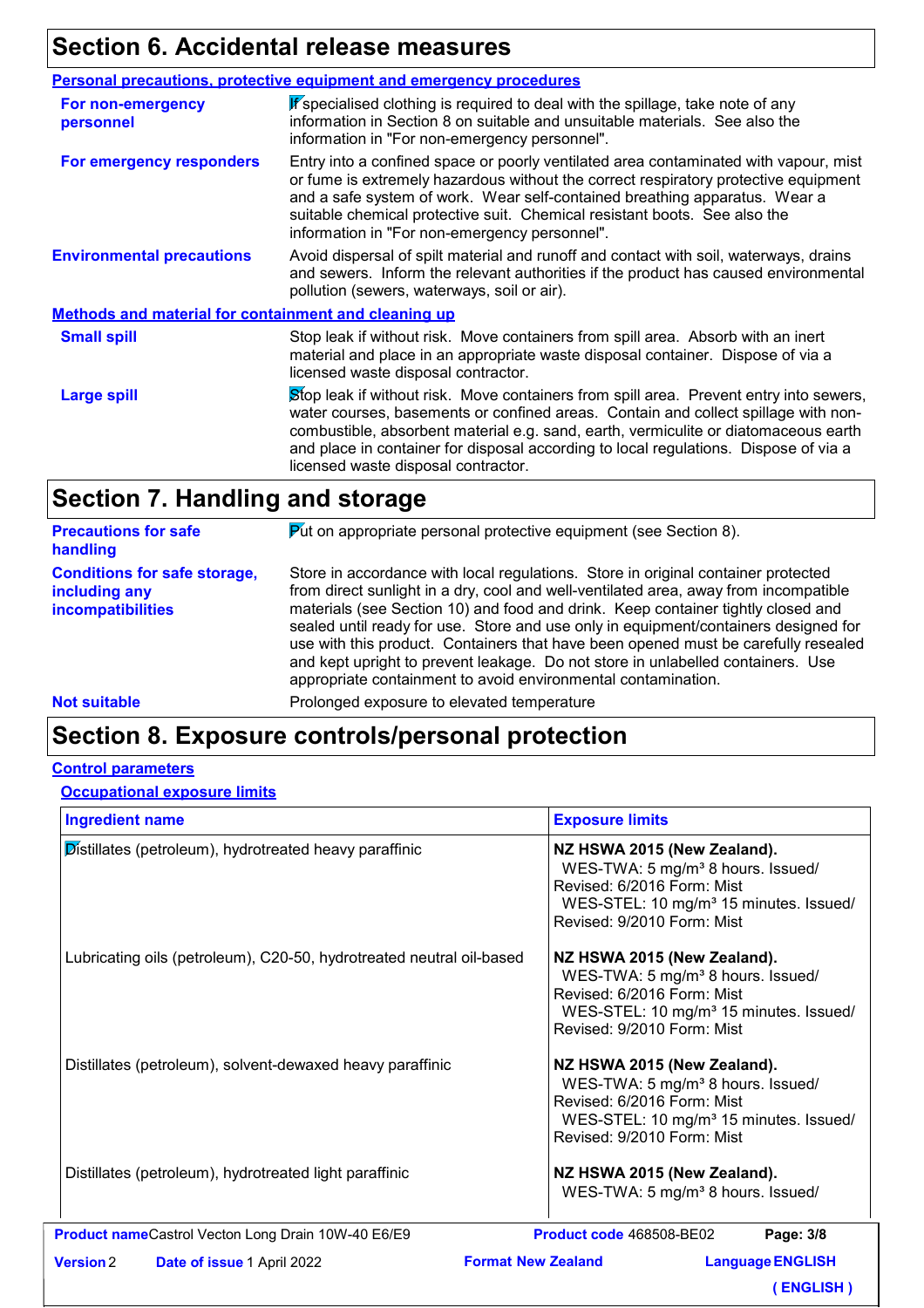# **Section 8. Exposure controls/personal protection**

|                                                   | Revised: 6/2016 Form: Mist<br>WES-STEL: 10 mg/m <sup>3</sup> 15 minutes. Issued/<br>Revised: 9/2010 Form: Mist                                                                                                                                                                                                                                                                                                                                                                                                                                                                                                                                                                                                                                                                                                                                                                                                                                                                                                |  |  |  |
|---------------------------------------------------|---------------------------------------------------------------------------------------------------------------------------------------------------------------------------------------------------------------------------------------------------------------------------------------------------------------------------------------------------------------------------------------------------------------------------------------------------------------------------------------------------------------------------------------------------------------------------------------------------------------------------------------------------------------------------------------------------------------------------------------------------------------------------------------------------------------------------------------------------------------------------------------------------------------------------------------------------------------------------------------------------------------|--|--|--|
| <b>Recommended monitoring</b><br>procedures       | If this product contains ingredients with exposure limits, personal, workplace<br>atmosphere or biological monitoring may be required to determine the effectiveness<br>of the ventilation or other control measures and/or the necessity to use respiratory<br>protective equipment. Reference should be made to appropriate monitoring<br>standards. Reference to national guidance documents for methods for the<br>determination of hazardous substances will also be required.                                                                                                                                                                                                                                                                                                                                                                                                                                                                                                                           |  |  |  |
| <b>Appropriate engineering</b><br><b>controls</b> | All activities involving chemicals should be assessed for their risks to health, to<br>ensure exposures are adequately controlled. Personal protective equipment should<br>only be considered after other forms of control measures (e.g. engineering controls)<br>have been suitably evaluated. Personal protective equipment should conform to<br>appropriate standards, be suitable for use, be kept in good condition and properly<br>maintained.<br>Your supplier of personal protective equipment should be consulted for advice on<br>selection and appropriate standards. For further information contact your national<br>organisation for standards.<br>Provide exhaust ventilation or other engineering controls to keep the relevant<br>airborne concentrations below their respective occupational exposure limits.<br>The final choice of protective equipment will depend upon a risk assessment. It is<br>important to ensure that all items of personal protective equipment are compatible. |  |  |  |
| <b>Environmental exposure</b><br>controls         | Emissions from ventilation or work process equipment should be checked to ensure<br>they comply with the requirements of environmental protection legislation. In some<br>cases, fume scrubbers, filters or engineering modifications to the process<br>equipment will be necessary to reduce emissions to acceptable levels.                                                                                                                                                                                                                                                                                                                                                                                                                                                                                                                                                                                                                                                                                 |  |  |  |
| <b>Individual protection measures</b>             |                                                                                                                                                                                                                                                                                                                                                                                                                                                                                                                                                                                                                                                                                                                                                                                                                                                                                                                                                                                                               |  |  |  |
| <b>Hygiene measures</b>                           | Wash hands, forearms and face thoroughly after handling chemical products, before<br>eating, smoking and using the lavatory and at the end of the working period.<br>Appropriate techniques should be used to remove potentially contaminated clothing.<br>Wash contaminated clothing before reusing. Ensure that eyewash stations and<br>safety showers are close to the workstation location.                                                                                                                                                                                                                                                                                                                                                                                                                                                                                                                                                                                                               |  |  |  |
| <b>Eye protection</b>                             | Safety glasses with side shields.                                                                                                                                                                                                                                                                                                                                                                                                                                                                                                                                                                                                                                                                                                                                                                                                                                                                                                                                                                             |  |  |  |
| <b>Hand protection</b>                            | Wear protective gloves if prolonged or repeated contact is likely. Wear chemical<br>resistant gloves. Recommended: Nitrile gloves. The correct choice of protective<br>gloves depends upon the chemicals being handled, the conditions of work and use,<br>and the condition of the gloves (even the best chemically resistant glove will break<br>down after repeated chemical exposures). Most gloves provide only a short time of<br>protection before they must be discarded and replaced. Because specific work<br>environments and material handling practices vary, safety procedures should be<br>developed for each intended application. Gloves should therefore be chosen in<br>consultation with the supplier/manufacturer and with a full assessment of the<br>working conditions.                                                                                                                                                                                                               |  |  |  |
| <b>Skin protection</b>                            | Appropriate footwear and any additional skin protection measures should be<br>selected based on the task being performed and the risks involved and should be<br>approved by a specialist before handling this product.                                                                                                                                                                                                                                                                                                                                                                                                                                                                                                                                                                                                                                                                                                                                                                                       |  |  |  |
| <b>Respiratory protection</b>                     | In case of insufficient ventilation, wear suitable respiratory equipment.<br>The correct choice of respiratory protection depends upon the chemicals being<br>handled, the conditions of work and use, and the condition of the respiratory<br>equipment. Safety procedures should be developed for each intended application.<br>Respiratory protection equipment should therefore be chosen in consultation with<br>the supplier/manufacturer and with a full assessment of the working conditions.                                                                                                                                                                                                                                                                                                                                                                                                                                                                                                         |  |  |  |

## **Section 9. Physical and chemical properties**

The conditions of measurement of all properties are at standard temperature and pressure unless otherwise indicated.

| <b>Appearance</b>     |                                                           |                                 |                         |
|-----------------------|-----------------------------------------------------------|---------------------------------|-------------------------|
| <b>Physical state</b> | Liquid.                                                   |                                 |                         |
| <b>Colour</b>         | Amber. [Light]                                            |                                 |                         |
| <b>Odour</b>          | Not available.                                            |                                 |                         |
|                       | <b>Product nameCastrol Vecton Long Drain 10W-40 E6/E9</b> | <b>Product code 468508-BE02</b> | Page: 4/8               |
| <b>Version 2</b>      | Date of issue 1 April 2022                                | <b>Format New Zealand</b>       | <b>Language ENGLISH</b> |
|                       |                                                           |                                 | (ENGLISH)               |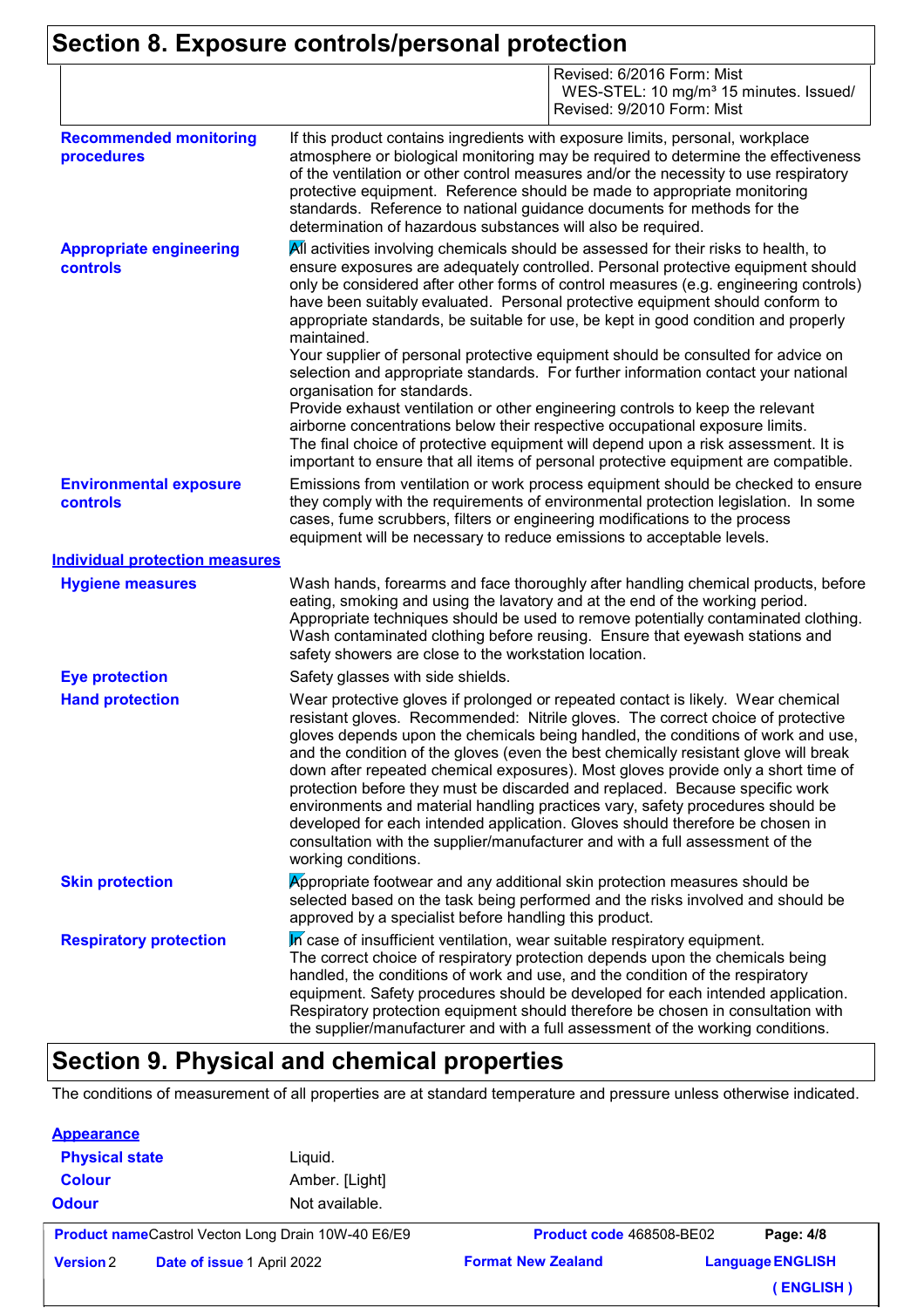## **Section 9. Physical and chemical properties**

| pH                                                                | Mot applicable.                                                                                                                             |        |         |                                      |  |               |     |                         |
|-------------------------------------------------------------------|---------------------------------------------------------------------------------------------------------------------------------------------|--------|---------|--------------------------------------|--|---------------|-----|-------------------------|
| <b>Melting point/freezing point</b>                               | Not available.                                                                                                                              |        |         |                                      |  |               |     |                         |
| <b>Boiling point, initial boiling</b><br>point, and boiling range | Not available.                                                                                                                              |        |         |                                      |  |               |     |                         |
| <b>Drop Point</b>                                                 | Not available.                                                                                                                              |        |         |                                      |  |               |     |                         |
| <b>Flash point</b>                                                | Closed cup: 204°C (399.2°F)                                                                                                                 |        |         |                                      |  |               |     |                         |
| <b>Auto-ignition temperature</b>                                  | <b>Ingredient name</b>                                                                                                                      |        |         | $\circ$ <sub>C</sub><br>$\mathsf{P}$ |  | <b>Method</b> |     |                         |
|                                                                   | reaction mass of isomers of:<br>C7-9-alkyl 3-(3,5-di-tert-butyl-<br>4-hydroxyphenyl)propionate                                              |        | 365     | 689                                  |  |               |     |                         |
| <b>Vapour pressure</b>                                            |                                                                                                                                             |        |         | Vapour Pressure at 20°C              |  |               |     | Vapour pressure at 50°C |
|                                                                   | <b>Ingredient name</b>                                                                                                                      | mm Hg  | kPa     | <b>Method</b>                        |  | mm<br>Hg      | kPa | <b>Method</b>           |
|                                                                   | Distillates (petroleum),<br>hydrotreated heavy<br>paraffinic                                                                                | < 0.08 | < 0.011 | <b>ASTM D 5191</b>                   |  |               |     |                         |
|                                                                   | Lubricating oils<br>(petroleum), C20-50,<br>hydrotreated neutral oil-<br>based                                                              | < 0.08 | < 0.011 | <b>ASTM D 5191</b>                   |  |               |     |                         |
|                                                                   | Distillates (petroleum),<br>solvent-dewaxed heavy<br>paraffinic                                                                             | < 0.08 | < 0.011 | <b>ASTM D 5191</b>                   |  |               |     |                         |
|                                                                   | Distillates (petroleum),<br>hydrotreated light<br>paraffinic                                                                                | < 0.08 | < 0.011 | <b>ASTM D 5191</b>                   |  |               |     |                         |
| <b>Relative vapour density</b>                                    | Not available.                                                                                                                              |        |         |                                      |  |               |     |                         |
| <b>Density</b>                                                    | <1000 kg/m <sup>3</sup> (<1 g/cm <sup>3</sup> ) at 15°C                                                                                     |        |         |                                      |  |               |     |                         |
| <b>Solubility</b>                                                 | insoluble in water.                                                                                                                         |        |         |                                      |  |               |     |                         |
| <b>Viscosity</b>                                                  | Kinematic: 99.3 mm <sup>2</sup> /s (99.3 cSt) at $40^{\circ}$ C<br>Kinematic: 13.65 to 14.7 mm <sup>2</sup> /s (13.65 to 14.7 cSt) at 100°C |        |         |                                      |  |               |     |                         |
| <b>Particle characteristics</b>                                   |                                                                                                                                             |        |         |                                      |  |               |     |                         |
| <b>Median particle size</b>                                       | Mot applicable.                                                                                                                             |        |         |                                      |  |               |     |                         |

# **Section 10. Stability and reactivity**

| <b>Chemical stability</b>                    | The product is stable.                                                                                                                                                     |
|----------------------------------------------|----------------------------------------------------------------------------------------------------------------------------------------------------------------------------|
| <b>Possibility of hazardous</b><br>reactions | Under normal conditions of storage and use, hazardous reactions will not occur.<br>Under normal conditions of storage and use, hazardous polymerisation will not<br>occur. |
| <b>Conditions to avoid</b>                   | Avoid all possible sources of ignition (spark or flame).                                                                                                                   |
| <b>Incompatible materials</b>                | Reactive or incompatible with the following materials: oxidising materials.                                                                                                |
| <b>Hazardous decomposition</b><br>products   | Under normal conditions of storage and use, hazardous decomposition products<br>should not be produced.                                                                    |

## **Section 11. Toxicological information**

#### **Information on likely routes of exposure**

| <b>Inhalation</b>   | <b>Exposure to decomposition products may cause a health hazard. Serious effects</b><br>may be delayed following exposure. |
|---------------------|----------------------------------------------------------------------------------------------------------------------------|
| <b>Ingestion</b>    | No known significant effects or critical hazards.                                                                          |
| <b>Skin contact</b> | Defatting to the skin. May cause skin dryness and irritation.                                                              |
| Eye contact         | No known significant effects or critical hazards.                                                                          |
|                     | <b>Symptoms related to the physical, chemical and toxicological characteristics</b>                                        |
| <b>Inhalation</b>   | No specific data.                                                                                                          |
| <b>Ingestion</b>    | No specific data.                                                                                                          |
|                     |                                                                                                                            |

**Product name** Castrol Vecton Long Drain 10W-40 E6/E9 **Date of issue 1 April 2022 Format New Zealand Product code** 468508-BE02 **Language ENGLISH Page: 5/8 ( ENGLISH ) Version**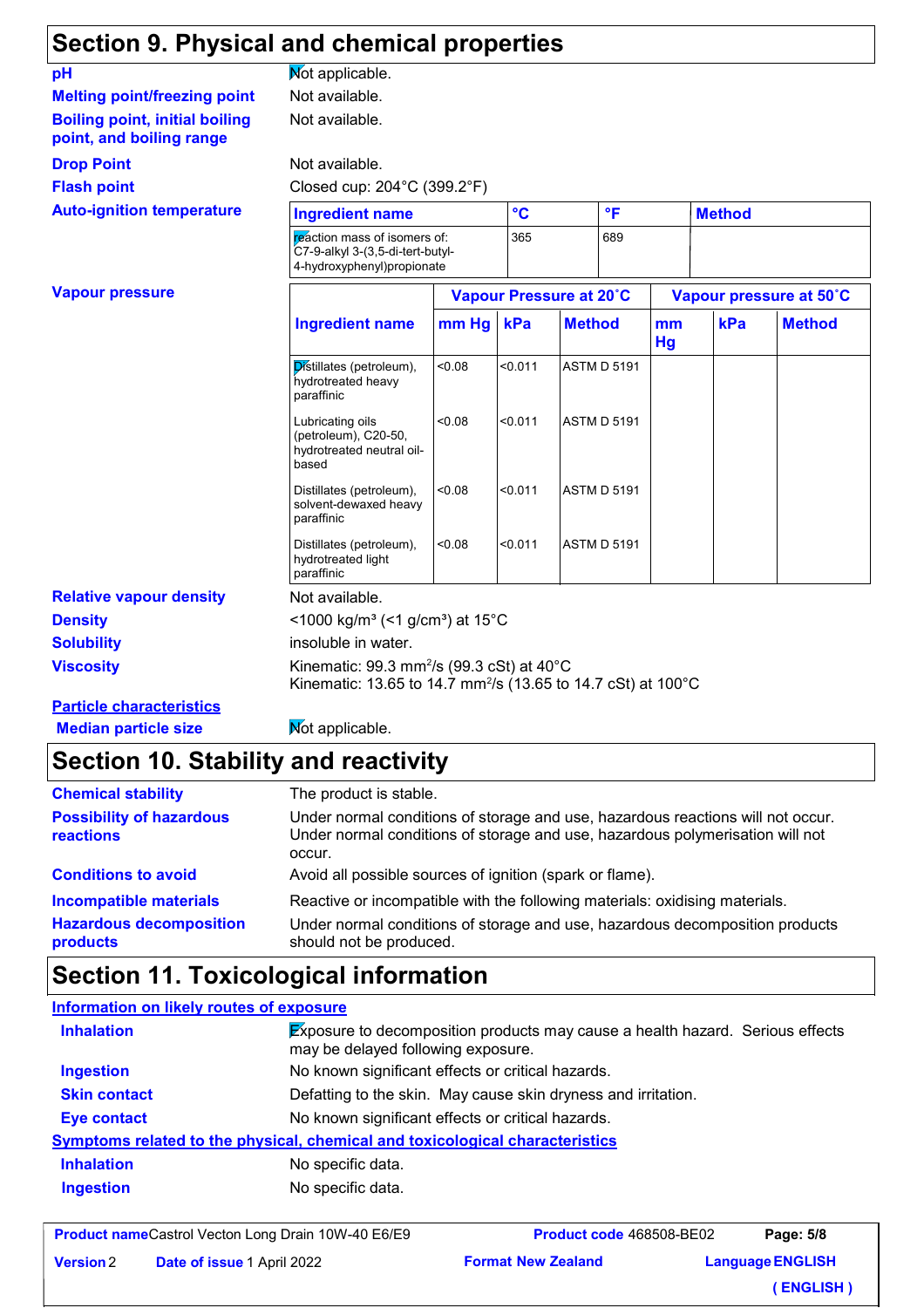## **Section 11. Toxicological information**

| <b>Skin contact</b>                     | Adverse symptoms may include the following:<br>irritation                                                                                                                                                                                                                                                                                                                               |
|-----------------------------------------|-----------------------------------------------------------------------------------------------------------------------------------------------------------------------------------------------------------------------------------------------------------------------------------------------------------------------------------------------------------------------------------------|
|                                         | dryness                                                                                                                                                                                                                                                                                                                                                                                 |
|                                         | cracking                                                                                                                                                                                                                                                                                                                                                                                |
| <b>Eye contact</b>                      | No specific data.                                                                                                                                                                                                                                                                                                                                                                       |
| <b>Potential chronic health effects</b> |                                                                                                                                                                                                                                                                                                                                                                                         |
| <b>General</b>                          | USED ENGINE OILS                                                                                                                                                                                                                                                                                                                                                                        |
|                                         | Combustion products resulting from the operation of internal combustion engines<br>contaminate engine oils during use. Used engine oil may contain hazardous<br>components which have the potential to cause skin cancer. Frequent or prolonged<br>contact with all types and makes of used engine oil must therefore be avoided and a<br>high standard of personal hygiene maintained. |
| <b>Inhalation</b>                       | Mot applicable.                                                                                                                                                                                                                                                                                                                                                                         |
| <b>Ingestion</b>                        | Ingestion of large quantities may cause nausea and diarrhoea.                                                                                                                                                                                                                                                                                                                           |
| <b>Skin contact</b>                     | Prolonged or repeated contact can defat the skin and lead to irritation, cracking and/<br>or dermatitis.                                                                                                                                                                                                                                                                                |
| <b>Eye contact</b>                      | Mo known significant effects or critical hazards.                                                                                                                                                                                                                                                                                                                                       |
| <b>Carcinogenicity</b>                  | No known significant effects or critical hazards.                                                                                                                                                                                                                                                                                                                                       |
| <b>Mutagenicity</b>                     | No known significant effects or critical hazards.                                                                                                                                                                                                                                                                                                                                       |
| <b>Teratogenicity</b>                   | No known significant effects or critical hazards.                                                                                                                                                                                                                                                                                                                                       |
| <b>Developmental effects</b>            | No known significant effects or critical hazards.                                                                                                                                                                                                                                                                                                                                       |
| <b>Fertility effects</b>                | No known significant effects or critical hazards.                                                                                                                                                                                                                                                                                                                                       |
|                                         |                                                                                                                                                                                                                                                                                                                                                                                         |

#### **Section 12. Ecological information**

**Ecotoxicity** No known significant effects or critical hazards.

#### **Persistence and degradability**

#### Expected to be biodegradable.

#### **Bioaccumulative potential**

This product is not expected to bioaccumulate through food chains in the environment.

| <b>Product/ingredient name</b>                                                                                                                                | ∣ LoqP <sub>ow</sub> | <b>BCF</b> | <b>Potential</b> |
|---------------------------------------------------------------------------------------------------------------------------------------------------------------|----------------------|------------|------------------|
| $\sqrt{\mathbf{r}}$ reaction mass of isomers of: $\sqrt{\frac{9.2}{5}}$<br>$ C7-9-alky $ 3-(3,5-di-tert-butyl-<br>4-hydroxyphenyl) propionate<br>Alkyl phenol | 6.7                  |            | high<br>high     |
|                                                                                                                                                               |                      |            |                  |

#### **Mobility in soil**

**Soil/water partition coefficient (K**<sub>oc</sub>)

**Mobility** Spillages may penetrate the soil causing ground water contamination. Not available.

**Other ecological information** Spills may form a film on water surfaces causing physical damage to organisms. Oxygen transfer could also be impaired.

## **Section 13. Disposal considerations**

The generation of waste should be avoided or minimised wherever possible. Significant quantities of waste product residues should not be disposed of via the foul sewer but processed in a suitable effluent treatment plant. Dispose of surplus and non-recyclable products via a licensed waste disposal contractor. Disposal of this product, solutions and any by-products should at all times comply with the requirements of environmental protection and waste disposal legislation and any regional local authority requirements. Waste packaging should be recycled. Incineration or landfill should only be considered when recycling is not feasible. This material and its container must be disposed of in a safe way. Empty containers or liners may retain some product residues. Avoid dispersal of spilt material and runoff and contact with soil, waterways, drains and sewers. **Disposal methods**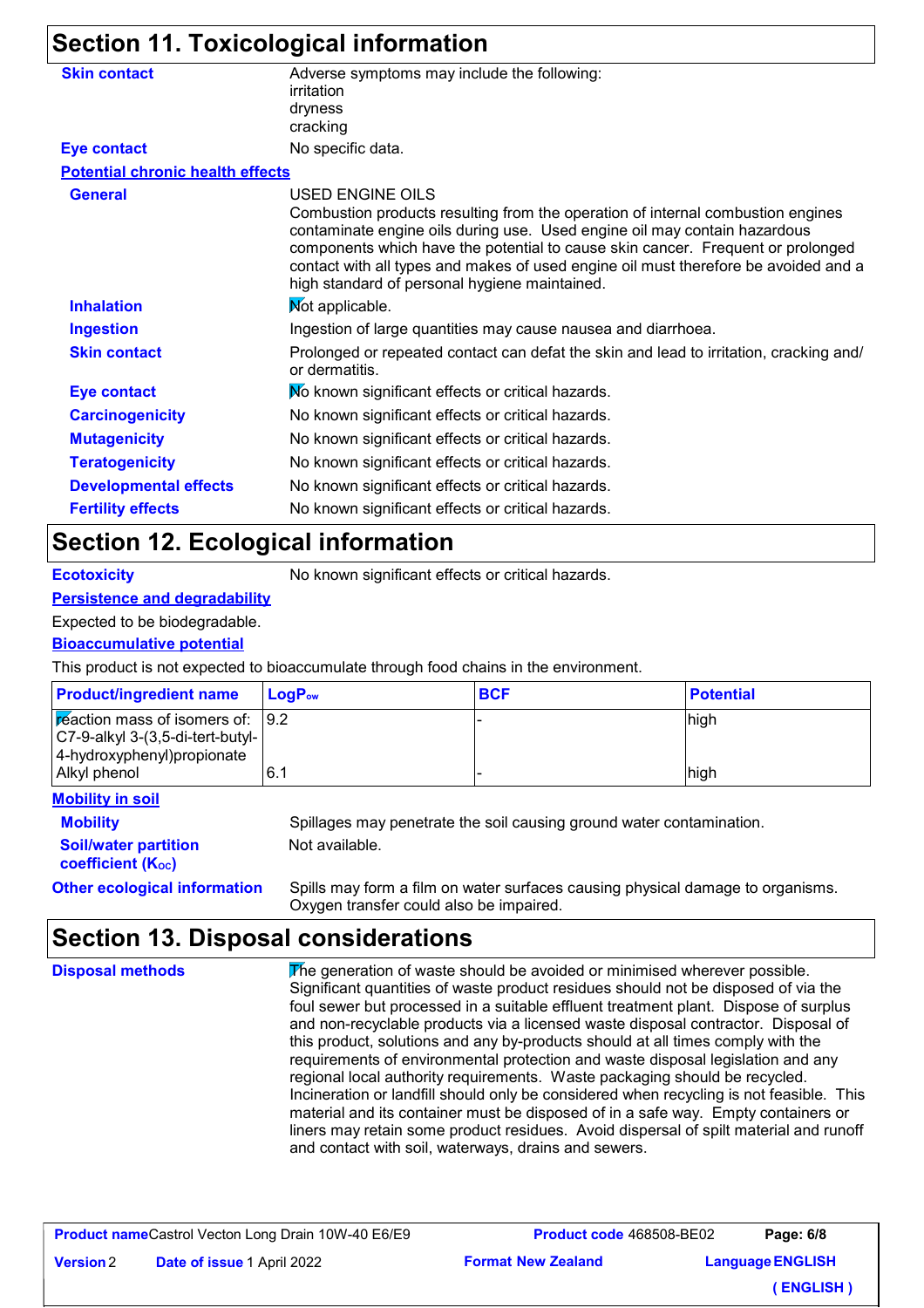## **Section 14. Transport information**

| <b>Regulatory</b><br>information   | <b>UN number</b>         | <b>Proper shipping</b><br>name | <b>Classes</b> | PG* | <b>Label</b> | <b>Additional</b><br>information |
|------------------------------------|--------------------------|--------------------------------|----------------|-----|--------------|----------------------------------|
| <b>New Zealand</b><br><b>Class</b> | <b>Not</b><br>regulated. |                                |                |     |              |                                  |
| <b>ADG Class</b>                   | Not<br>regulated.        |                                |                |     |              |                                  |
| <b>IATA Class</b>                  | Not<br>regulated.        |                                |                |     |              |                                  |
| <b>IMDG Class</b>                  | Not<br>regulated.        |                                |                |     |              |                                  |

PG\* : Packing group

# **Section 15. Regulatory information**

| <b>New Zealand Requlatory Information</b>                    |                                                                                                                                |
|--------------------------------------------------------------|--------------------------------------------------------------------------------------------------------------------------------|
| <b>HSNO Approval Number</b>                                  | None assigned.                                                                                                                 |
| <b>HSNO Group Standard</b>                                   | None assigned.                                                                                                                 |
| <b>HSNO Classification</b>                                   | Not classified.                                                                                                                |
| Requlation according to other foreign laws                   |                                                                                                                                |
| <b>REACH Status</b>                                          | The company, as identified in Section 1, sells this product in the EU in compliance<br>with the current requirements of REACH. |
| <b>United States inventory</b><br>(TSCA 8b)                  | All components are active or exempted.                                                                                         |
| <b>Australia inventory (AIIC)</b>                            | All components are listed or exempted.                                                                                         |
| <b>Canada inventory status</b>                               | All components are listed or exempted.                                                                                         |
| <b>China inventory (IECSC)</b>                               | At least one component is not listed.                                                                                          |
| <b>Japan inventory (CSCL)</b>                                | All components are listed or exempted.                                                                                         |
| <b>Korea inventory (KECI)</b>                                | All components are listed or exempted.                                                                                         |
| <b>Philippines inventory</b><br>(PICCS)                      | At least one component is not listed.                                                                                          |
| <b>Taiwan Chemical</b><br><b>Substances Inventory (TCSI)</b> | All components are listed or exempted.                                                                                         |

## **Section 16. Other information**

| <b>History</b>                    |                                                                                                                                                                                                                                                                                                                          |
|-----------------------------------|--------------------------------------------------------------------------------------------------------------------------------------------------------------------------------------------------------------------------------------------------------------------------------------------------------------------------|
| Date of issue/Date of<br>revision | 1 April 2022                                                                                                                                                                                                                                                                                                             |
| Date of previous issue            | 20 May 2020.                                                                                                                                                                                                                                                                                                             |
| <b>Version</b>                    | 2                                                                                                                                                                                                                                                                                                                        |
| <b>Prepared by</b>                | Not available.                                                                                                                                                                                                                                                                                                           |
| <b>Key to abbreviations</b>       | Varies = may contain one or more of the following 64741-88-4, 64741-89-5,<br>64741-95-3, 64741-96-4, 64742-01-4, 64742-44-5, 64742-45-6, 64742-52-5,<br>64742-53-6, 64742-54-7, 64742-55-8, 64742-56-9, 64742-57-0, 64742-58-1,<br>64742-62-7, 64742-63-8, 64742-65-0, 64742-70-7, 72623-85-9, 72623-86-0,<br>72623-87-1 |

#### **Notice to reader**

**Indicates information that has changed from previously issued version.**